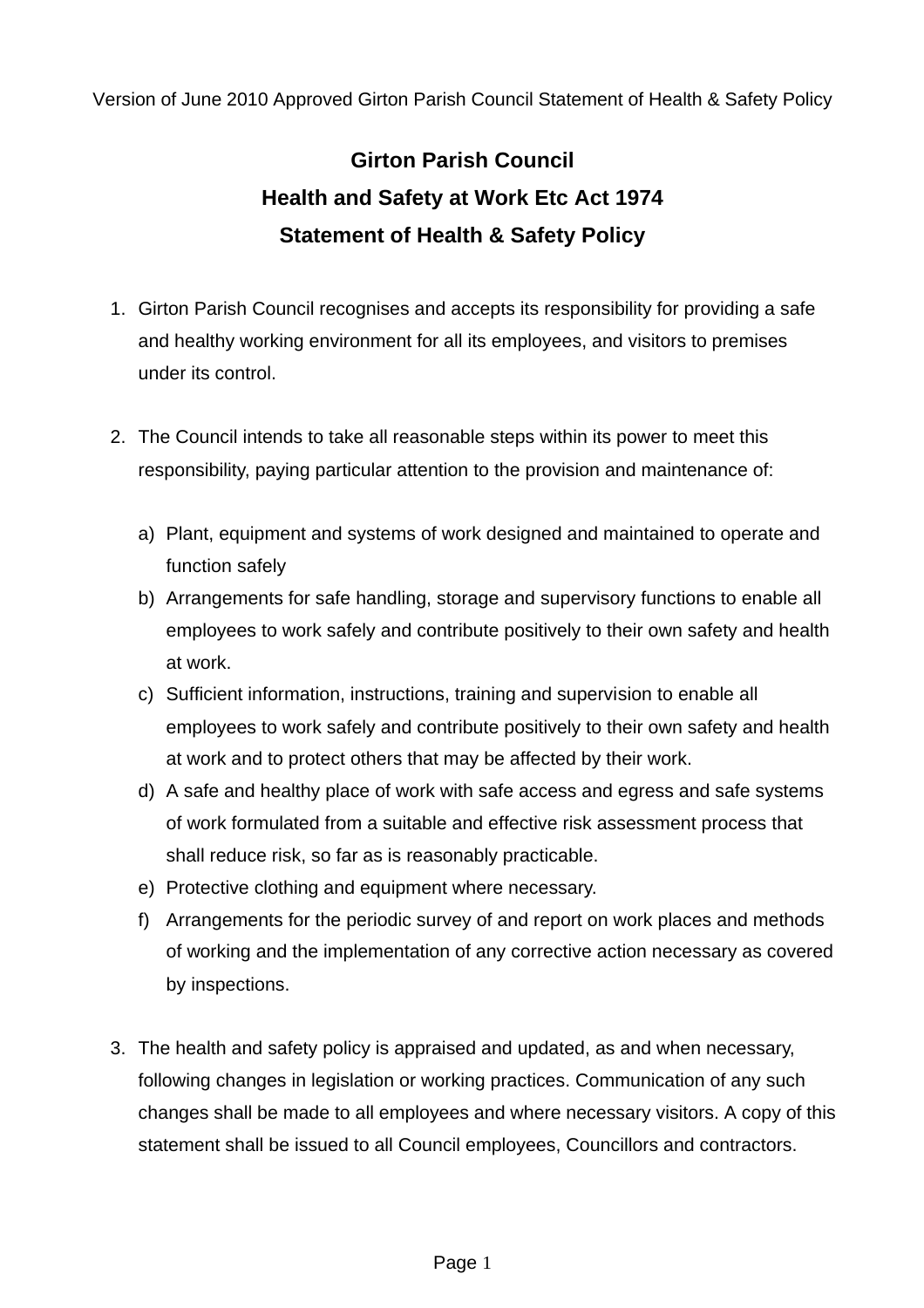Version of June 2010 Girton Parish Council Statement of Health & Safety Policy

# **Organisation of Responsibilities**

- 4. As line manager accountable to the Parish Council, the Clerk assumes the day to day responsibility of ensuring the safety policy is reviewed, maintained and adhered to.
- 5. Health and safety and incidents reported to the Clerk shall be kept under review by the Council.
- 6. Employees are reminded that they have a responsibility for their own safety and that of other workers and other persons who might be affected by their activities and to co-operate with the Councils so as to enable it to carry out its own responsibilities successfully.
- 7. It is the responsibility of any persons or contractor who erects or installs any article for use at work in any premises where that article is to be used by persons at work, including any article of fairground equipment, to ensure, so far as is reasonably practicable, that nothing about the way in which the article is erected or installed makes it unsafe or a risk to health.
- 8. Any matter which appears to contravene the above policy should be reported at once to the Clerk, who shall report as appropriate to the Council and Safety Advisor to take any necessary actions.
- 9. The **Council Safety Advisor** shall:
	- a) Keep informed of relevant Health & Safety legislation.
	- b) Advise the Council on the resources and arrangements necessary to fulfil the Council's responsibilities under the Health and Safety at Work Policy.
	- c) Make effective arrangements to implement the Health & Safety at Work Policy.
	- d) Check that the Clerk maintains a central record of notified accidents and/or incidents and where necessary implements an effective investigation.
	- e) With the Clerk take immediate action to prevent a recurrence or further accident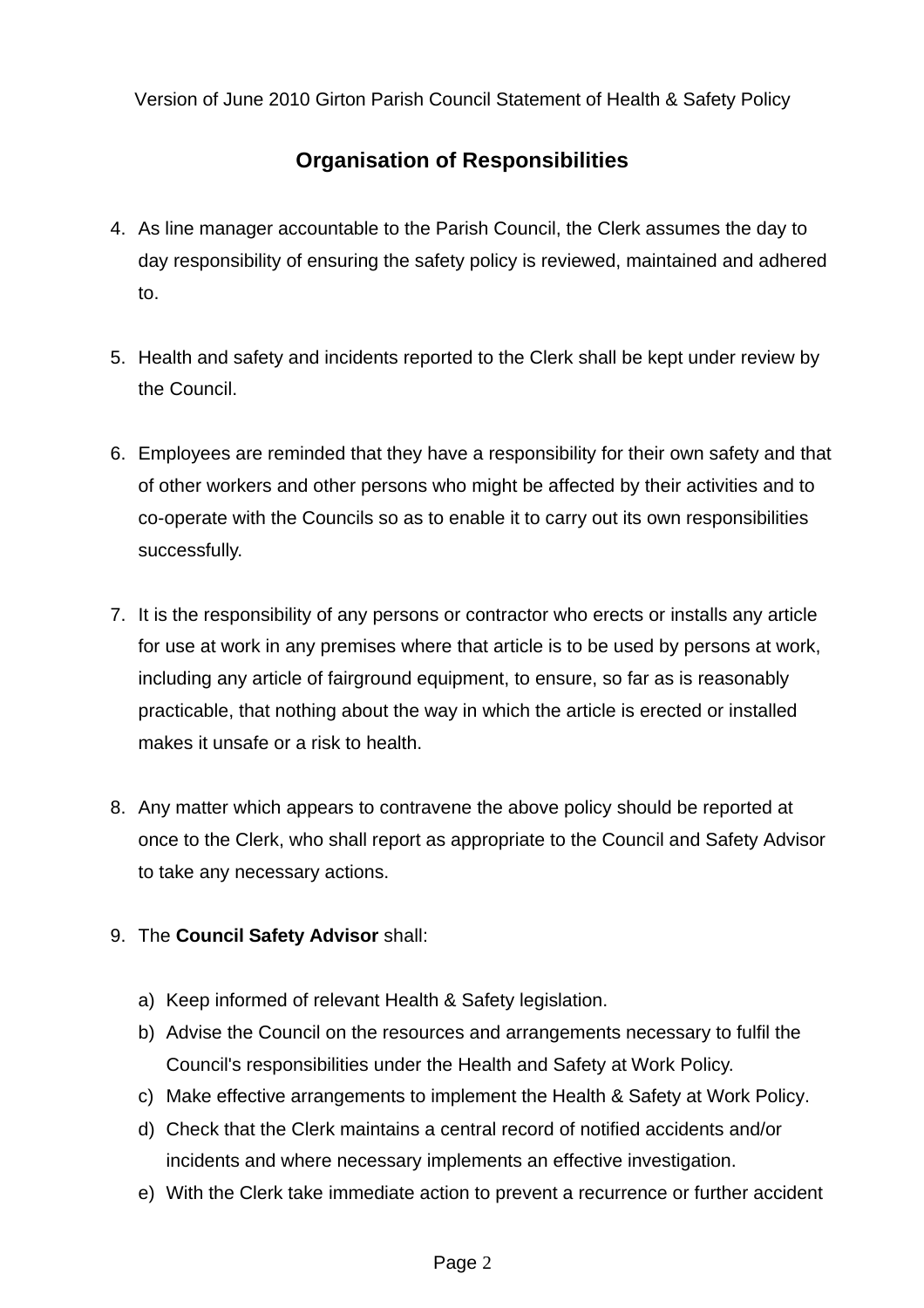Version of June 2010 Approved Girton Parish Council Statement of Health & Safety Policy

and to complete the necessary accident reporting procedure.

f) With the Clerk act as the contact and liaison point for the Health and Safety Inspectorate.

# 10.**The Clerk** shall:

- a) Ensure that matters of Health and Safety are regularly discussed at meetings of the Parish Council and with employees as appropriate.
- b) Ensure that suitable and effective risk assessments are carried out of working practices, with subsequent consideration and review of any necessary corrective/protective measures.
- c) Ensure that work activities by the Council do not unreasonably jeopardise the Health and Safety of members of the public.

# 11.**Employees** shall:

- a) Seek advice on safety and health matters from the Clerk
- b) Comply with the instructions and procedures for safe working issued from time to time
- c) Make proper use of protective clothing and safety equipment provided
- d) Report immediately to the Clerk any defects in plant, structures, equipment or safety procedures which come to their notice
- e) Report promptly to the Clerk any incidents which have led or might lead to injury or damage and co-operate with any investigation which might be undertaken with the object of preventing accidents or recurrence of incidents

# **12.Contractors:**

- a) Any contractors employed by Girton Parish Council shall be responsible for conducting themselves safely at all times and in complying with the Council's Health and Safety Policy.
- b) Any work carried out shall be fully in compliance with statutory legislation and Codes of Practice to ensure the Health and Safety of their own employees and others, on and off site.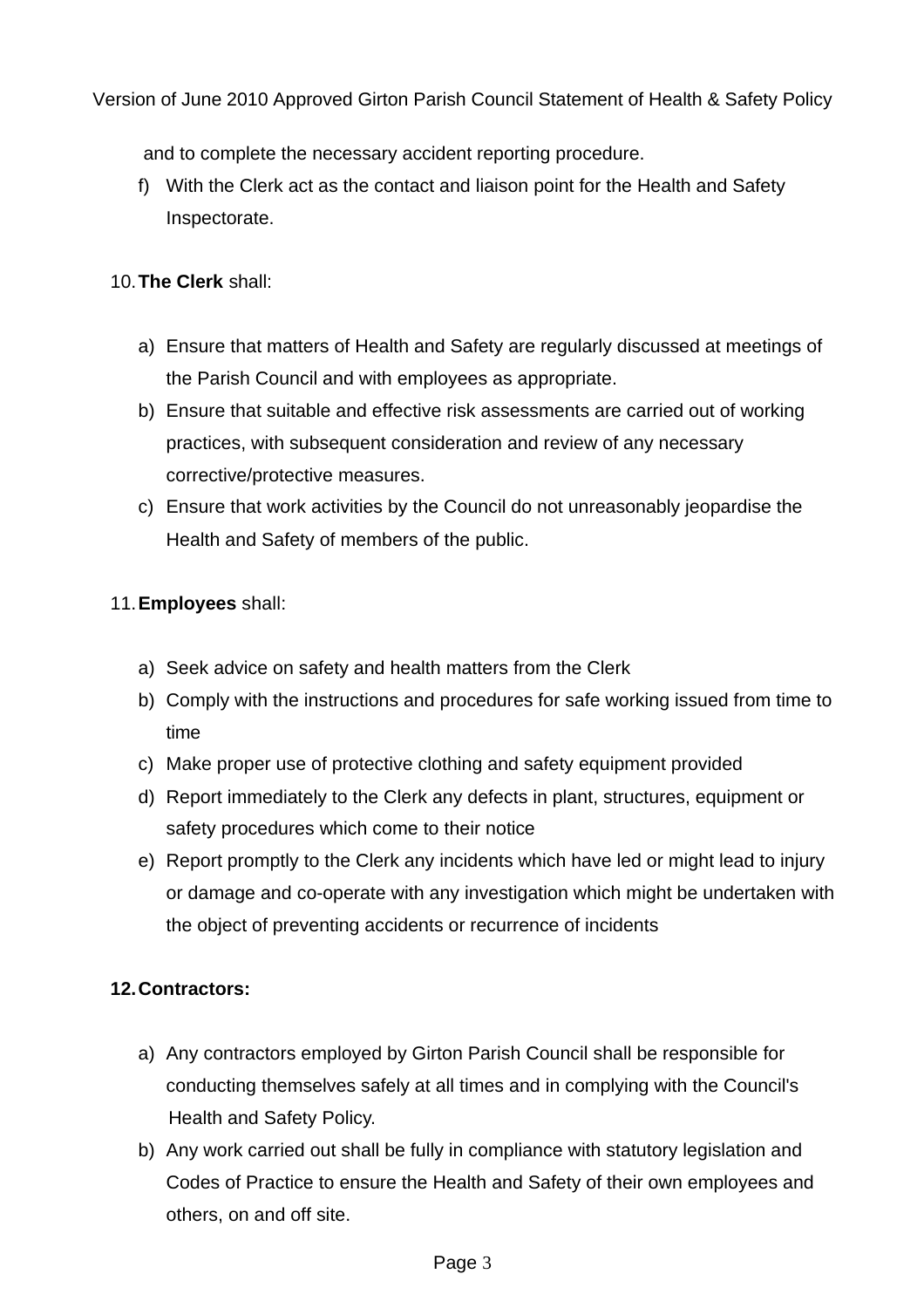Version of June 2010 Girton Parish Council Statement of Health & Safety Policy

- c) All tools and equipment that they bring onto site shall be safe and in sound working order. All necessary guards and safely devices shall be in place and necessary certificates shall be available for checking.
- d) Any injury sustained whilst on site shall be reported to a member of the Council's staff as soon as possible during office hours.
- e) All electrical equipment fitted with a three pin plug shall have undergone a valid Portable Appliance Test (PAT).
- f) Contractors shall provide written risk assessments and method statements, before commencing work for or on behalf of Girton Parish Council.

### **13.Users:**

- a) Any persons who are not employed by Girton Parish Council but use nondomestic premises made available to them as a place of work or as a place where they may use plant or substances provided for their use by the Girton Parish Council are responsible for ensuring, so far as is reasonably practicable, that the premises, plants or substances is or are safe and without risks to health. This applies to contractors, groundsmen and clubs or businesses that use the facilities as a place of work or meeting.
- b) Any persons who have control of the premises is responsible for ensuring, so far as is reasonably practicable, that the premises, plants or substances is or are safe and without risks to health.
- c) Any persons who run clubs and meetings are responsible for THEIR user's health and safety, adhering to their own and the Council's Health & Safety policy.

### **14.Risk Assessments (Lettings)**

- a) Risk Assessments are to be undertaken by the event organisers.
- b) A copy of the findings of the risk assessment shall be submitted to the Parish Council Clerk.
- c) Actions and risk control measures are to be approved by the Parish Clerk before the go ahead is given for the event.
- d) A copy of the risk assessment and supporting guidelines can be seen at the end of this document.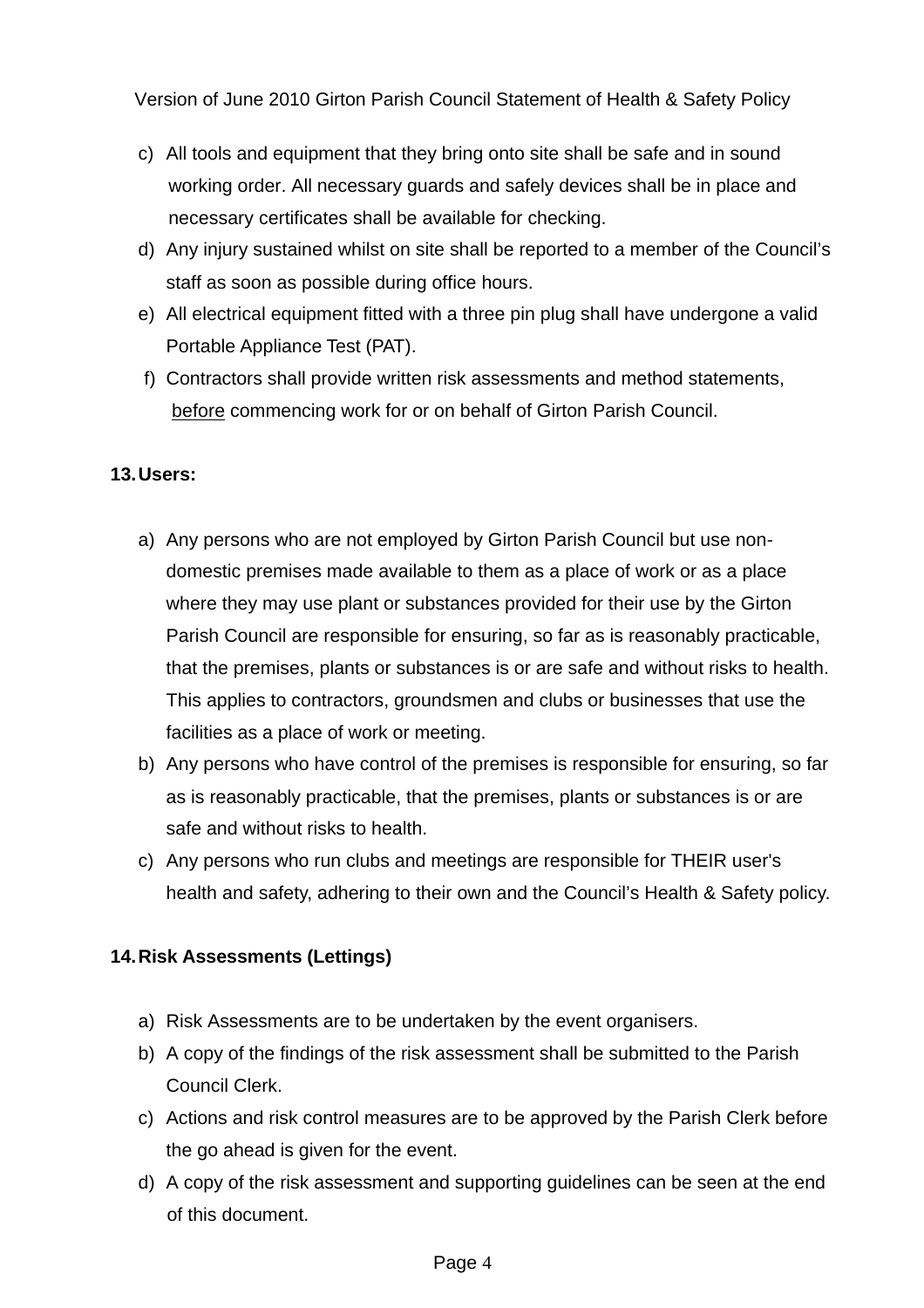Version of June 2010 Approved Girton Parish Council Statement of Health & Safety Policy

15.This statement supersedes all previous statements.

As approved by Girton Parish Council Meeting on 9<sup>th</sup> June 2010.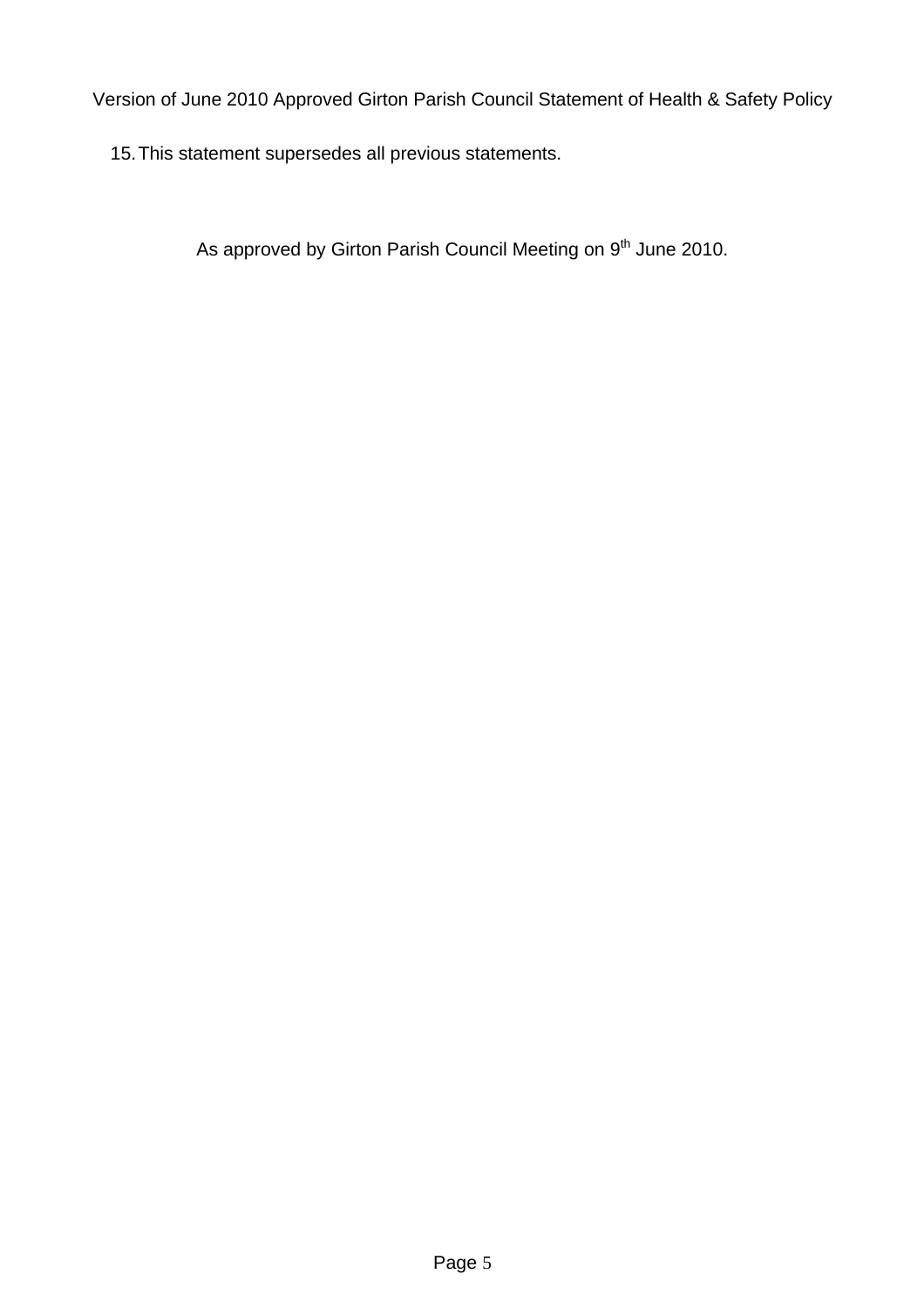Version of June 2010 Girton Parish Council Statement of Health & Safety Policy

# **Girton Parish Council: Risk Assessment supporting guidelines**

- Hazard: something that can cause harm or danger.
- Risk: is the likelihood of that hazard actually causing harm or danger.
- Risk Assessment: is a process whereby an examination of what could cause harm is investigated. If a hazard is found the risk assessment must show how the risk is lowered and what control measures have been put in place.
- 1. Look out for hazards
	- a) look for hazards which can cause significant harm or affect many people. Ask another member of staff to look as they may see something you miss.
- 2. Decide who might be harmed and how.
	- a) Who is using the facility.
	- b) Children, older people, expectant mothers.
	- c) Visitors, contractors, volunteers.
- 3. Evaluate the risks and decide whether suitable and effective control measures are put in place.
	- a) Are there any pre-existing control measures in place.
	- b) shall the risk be eradicated all together.
	- c) Is there a less risky option.
	- d) Can the hazard be removed or access denied.
	- e) Provide first aid kits are on hand where applicable.
- 4. Record your findings
	- a) show a proper check was made.
	- b) Showing who might be affected.
	- c) Hazards have been identified and control measures are in place.
	- d) Precautions are feasible and kept to low risk.
- 5. Review your assessment and revise
	- a) if there shall be a significant change shall the risk assessment and control